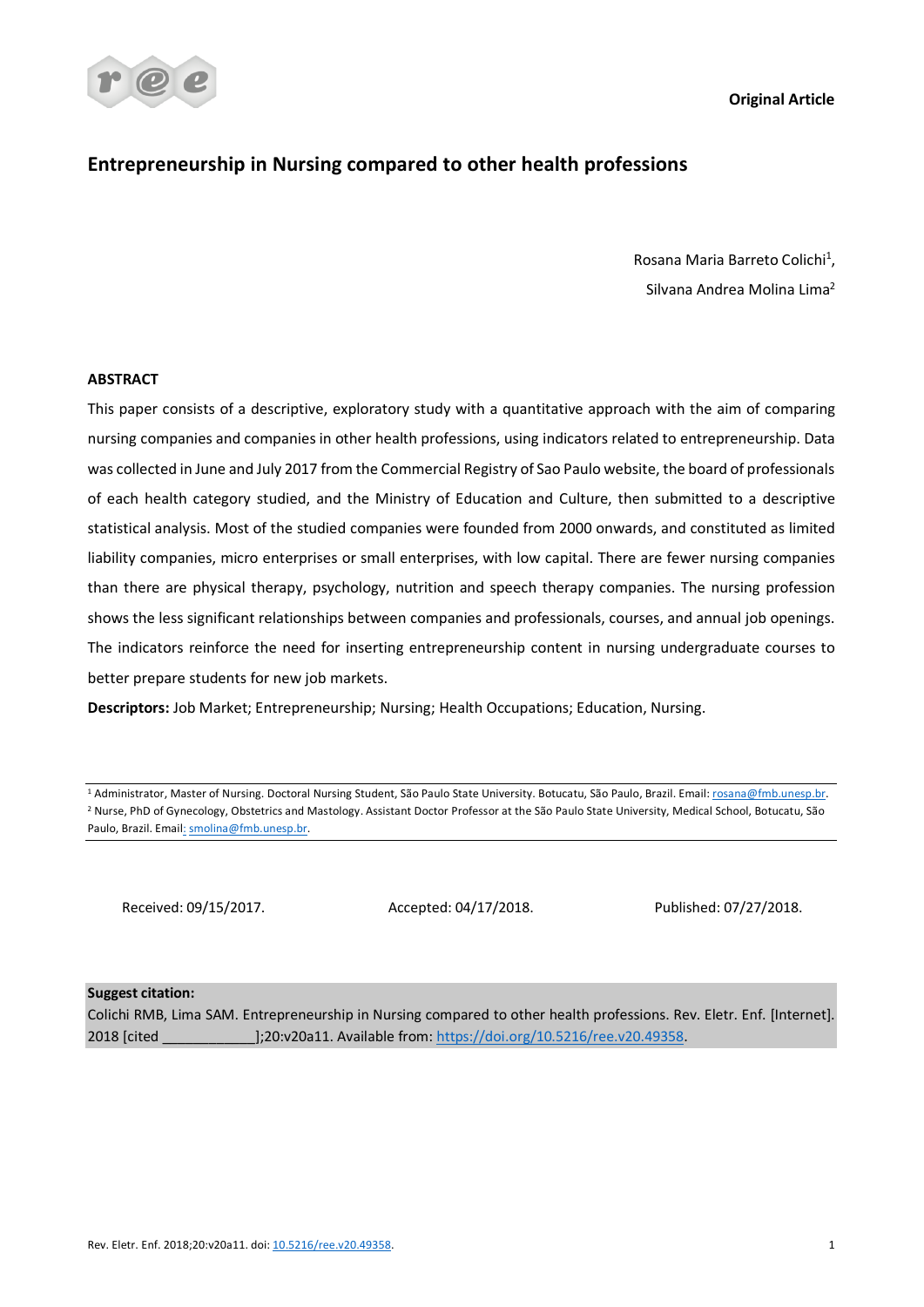#### **INTRODUCTION**

Intensely propagated during the 1970s, the study of entrepreneurship has since been growing. Currently, the role of the entrepreneur is connected to the exploration of new business opportunities, transformations in the organizational environment, as well as enabling the progress of new technologies, new management procedures and social inclusion in society $(1-2)$ .

The fields of management and business have produced many papers on this subject. However, inserting the entrepreneurship theme into nursing is admittedly a challenge in Brazil, since there is a gap between the teaching of nursing management and the demands of the job market, revealing gaps in the training of nurses, despite the increase in workload $(3)$ .

The cross-disciplinary approach throughout health courses has increased the coexistence of nurses with other professionals such as dentists, physiotherapists, nutritionists, speech therapists and occupational therapists, as well as psychologists. Recognized and regulated only in the last century, these health professions are relatively new and, like nursing, have been searching for space in the market $(4)$ .

In Brazil, the majority of nursing professionals is concentrated in the southeast region, mainly in the state of São Paulo (25%)<sup>(5)</sup>. Given this quantitative and economic representation, the analysis of the entrepreneurship scenario in nursing in the state of São Paulo can lead to improvements in curricula bases and the elaboration of public policies.

Business intention, that is, the desire to open up a business, has been the object of study of several researchers in entrepreneurship<sup>(6)</sup>. Thus, companies opened by health professionals reflect new job markets and analyzing these new companies can be interpreted as an important indicator of business entrepreneurship, as well as the expansion of the performance of these professionals in the current scenario.

The Federal Nursing Council (Cofen) has recently published the Resolution N. 568/18, which regulates the operation of nursing offices and clinics, valuing the nurse's entrepreneurial character by recognizing the legal entity of these services.

In this context and due to the scarcity of current and in-depth entrepreneurship literature in Brazilian nursing, we ask, is the nurse as entrepreneurial as other health professionals are? Do nursing companies have the same profile as those opened by other health professionals?

To answer these questions, this exploratory study aimed to compare nursing companies to companies by other health professions regarding their entrepreneurial nature.

# **METHOD**

The data collection for this quantitative, exploratory and descriptive study was carried out in three stages in June and July 2017, on Commercial Registry of Sao Paulo (Jucesp) website, the professional board of each category researched, and the Ministry of Education and Culture of Brazil (MEC). Jucesp is an agency responsible for registering documents filed by business owners, business societies and cooperatives in the State of São Paulo<sup>(7)</sup>. In order to be formalized, every company must first be registered within the commercial board of their state. Only after this registration, the company obtains their CNPJ number (National Registry of Legal Entities) from the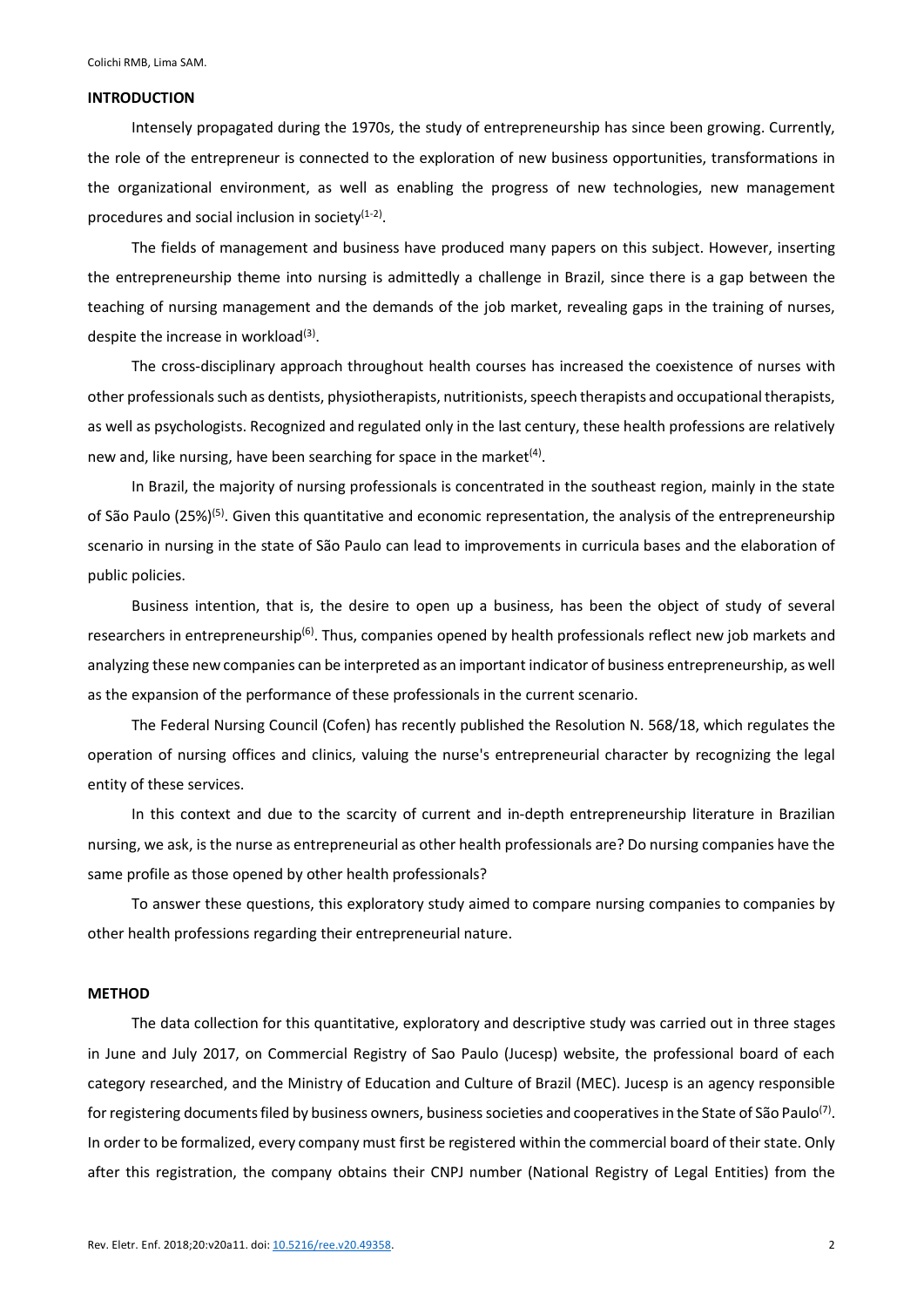Federal Revenue Service, the Operating Permit at the City Hall, and the State Registration (IE, in the Portuguese abbreviation) at the Secretariat State of the Treasury.

The data on the Jucesp website are public domain, in accordance to the rules and regulations of the board and Brazilian law, and are therefore available to collection by common citizens. Using the advanced search feature of the website, which allows the search of companies by different types of registered data, all companies whose corporate purpose included the word "nursing" and that were registered until June 23, 2017, were selected. General quantitative information was collected by type of company, revenue, capital, foundation date and location. The same procedures were performed for the following fields: "Physical therapy", "Dentistry", "Occupational Therapy", "Nutrition", "Speech therapy" and "Psychology".

The number of registrations in the State of São Paulo according to the coverage regions were collected from the websites of the professional boards of each profession. .

Another source consulted was the website of the Ministry of Education and Culture, which provides the e-MEC register of higher education institutions and courses, an official and unique database of information related to higher education institutions (IES, in the Portuguese abbreviation) and undergraduate courses of the federal system of education<sup>(8)</sup>. All information provided is easily accessible and of public domain, needing no previous registration for consultation. Using the advanced research feature, all the undergraduate courses active in June/2017, whose name included the word "nursing" in the federal unit of São Paulo, were selected. The same procedures were performed for the following fields: "Physical therapy", "Dentistry", "Occupational Therapy", "Nutrition", "Speech therapy" and "Psychology".

The information collected was typed in Microsoft® Excel spreadsheets and the simple and relative frequencies of the different variables were calculated and presented in the form of tables and graphs.

To evaluate business entrepreneurship, a comparison was made between the number of companies and the available data related to education and registration for the exercise of these professions. Five indicators were adopted (IE1, IE2, IE3, IE4 and IE5), namely: IE1, ratio between the number of registered companies and duly graduated professionals registered in their respective boards; obtained by the formula IE1 = E/PGI where E is equivalent to the number of companies registered in Jucesp and PGI represents the number of duly graduated professionals enrolled in their respective professional boards. IE2, ratio between the number of companies and the total number of professionals registered in their respective boards, including graduates, technicians and assistants; obtained through the formula IE2 = E/PTI where E equals the number of companies registered in Jucesp and PTI represents the total number of graduated, technical or assistant professionals enrolled in their respective professional boards. IE3, ratio between the number of companies and the number of courses authorized by the MEC in the State of São Paulo; obtained through the formula IE3 = E/C, where E equals the number of companies registered in Jucesp and C represents the number of courses authorized by the MEC in the State of São Paulo. IE4, ratio between the number of companies and the number of places available in the courses authorized by the MEC; obtained through the formula IE4 = E / VP, where E is equivalent to the number of companies registered in Jucesp and VP represents the number of places authorized by the MEC in the State of São Paulo. IE5, ratio between the number of companies and the total number of available places in the formal and distance education courses authorized by the MEC; obtained through the formula IE5 = E/VT, where E equals the number of companies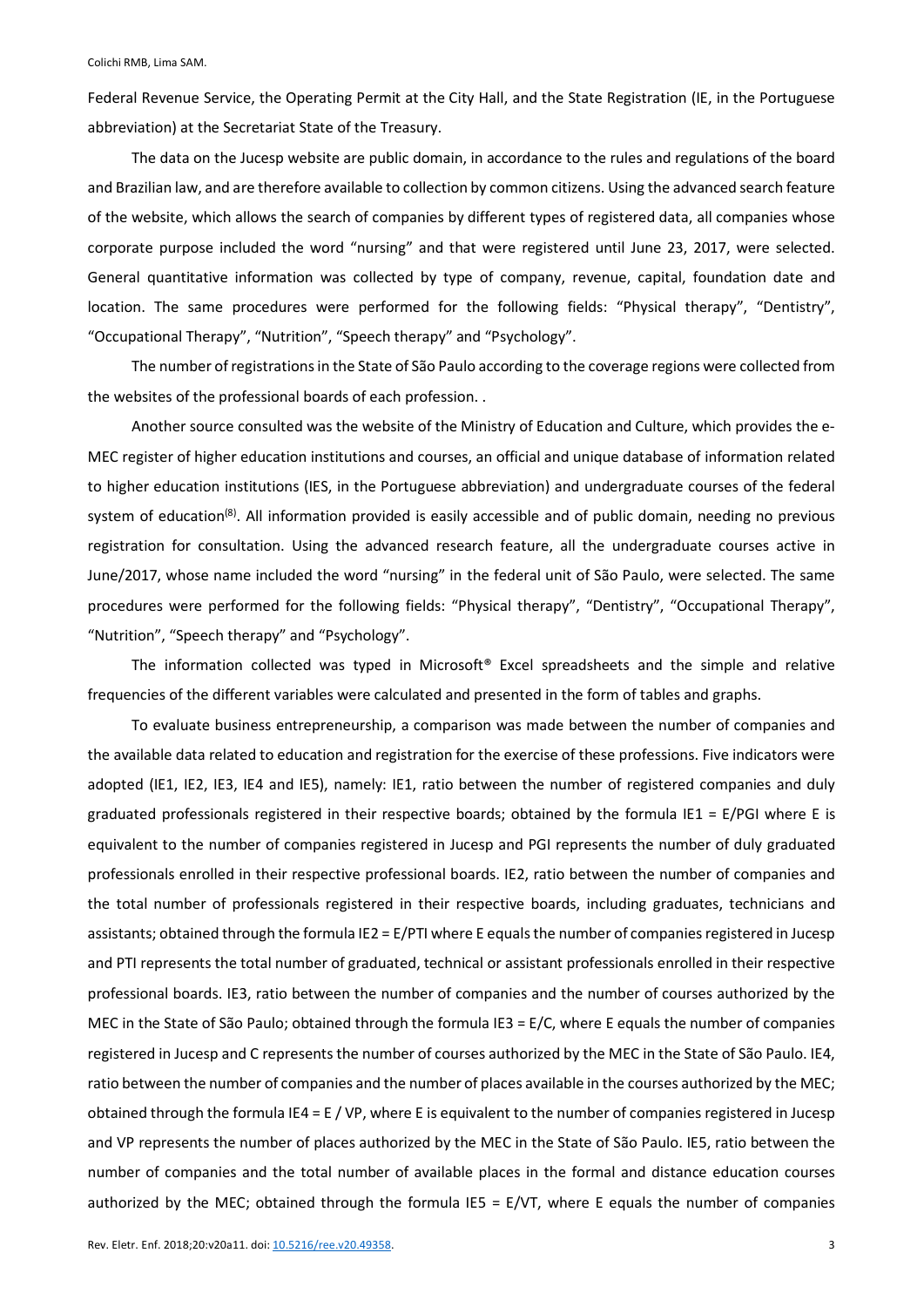registered in Jucesp and VT represents the number of total places, both in formal and distance education, authorized by the MEC in the State of São Paulo.

This study followed the ethical precepts, following Resolution N. 510/16 of the National Council of Health, not requiring evaluation by Committees of Ethics in Research, in agreement with the National Commission of Ethics in Research (CONEP) by the system CEP/CONEP, because it only used public domain information.

## **RESULTS**

A total of 12,068 companies were selected, most of them related to the physical therapy category (40%), followed by psychology (25%), nutrition (11%) and speech therapy (9%). Nursing (6%) is only ahead of dentistry (5%) in this comparison (Figure 1).



**Figure 1:** Distribution of companies by professional category. Botucatu, São Paulo, Brazil, 2017.

Table 1 describes the characteristics of the companies studied according to their capital, foundation date, type and revenue.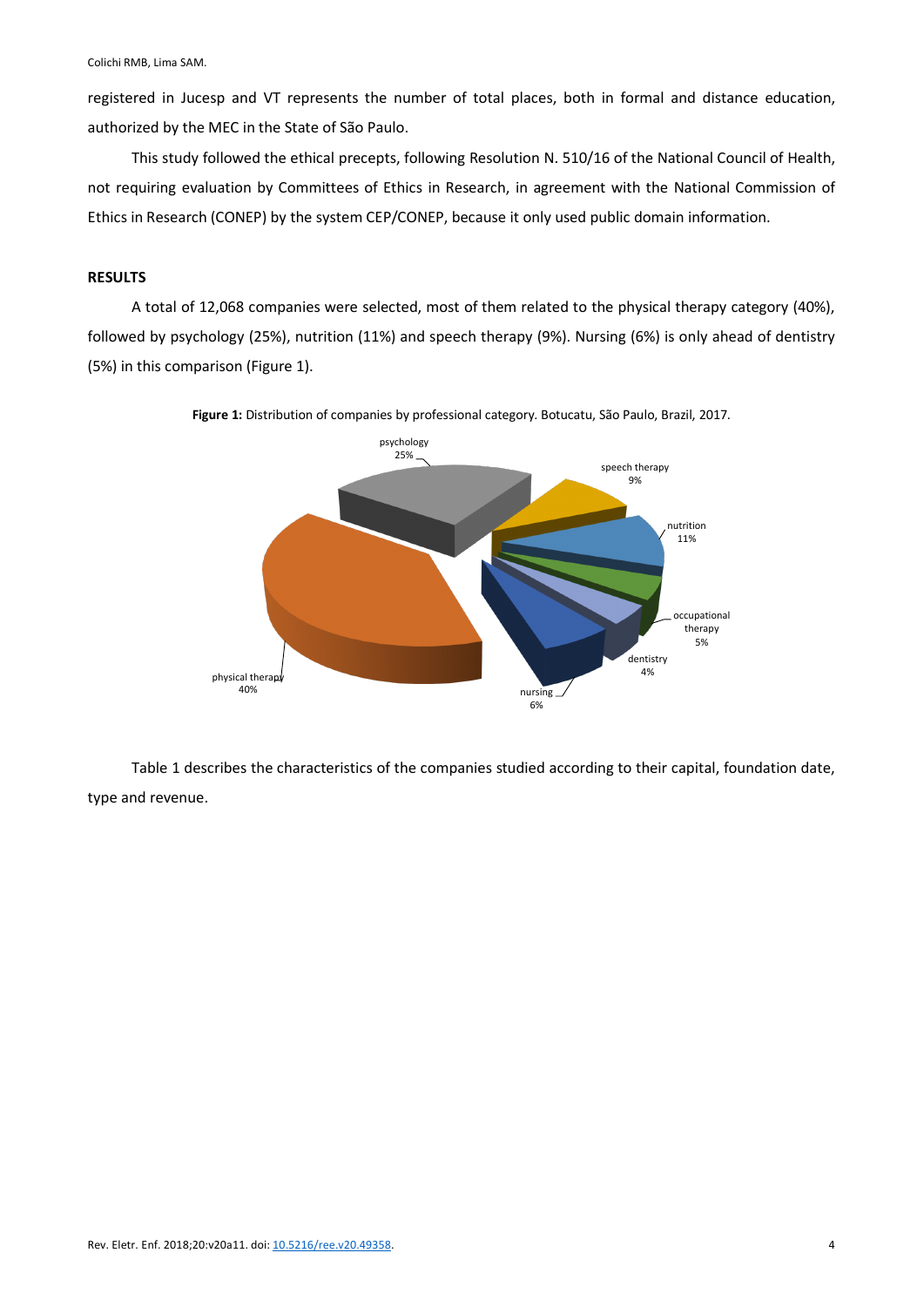**Table 1:** Characteristics of companies according to their capital, foundation date, type and revenue by professional category. Botucatu, São Paulo, Brazil, 2017.

| <b>Characteristics</b>               | <b>Nursing</b> |      | <b>Occupational therapy</b> |      | <b>Nutrition</b> |      | <b>Speech therapy</b> |      | <b>Psychology</b> |      | <b>Physical therapy</b> |      | <b>Dentistry</b> |      | <b>Total</b>   |       |
|--------------------------------------|----------------|------|-----------------------------|------|------------------|------|-----------------------|------|-------------------|------|-------------------------|------|------------------|------|----------------|-------|
|                                      | n              | %    | n                           | %    | n                | %    | n                     | %    |                   | n    | %                       | n    | %                | n    | %              | n.    |
| Companies' capital                   |                |      |                             |      |                  |      |                       |      |                   |      |                         |      |                  |      |                |       |
| Up to R\$ 5,000.00                   | 187            | 25.2 | 131                         | 23.0 | 381              | 27.8 | 317                   | 28.0 | 926               | 31.0 | 1153                    | 24.1 | 50               | 10.2 | 3145           | 26.1  |
| From R\$ 5,000.01 to R\$ 10,000.00   | 126            | 17.0 | 142                         | 25.0 | 278              | 20.3 | 262                   | 23.1 | 673               | 22.5 | 1096                    | 22.9 | 52               | 10.6 | 2629           | 21.8  |
| From R\$ 10,000.01 to R\$ 20.000,00  | 163            | 22.0 | 139                         | 24.4 | 289              | 21.1 | 286                   | 25.2 | 693               | 23.2 | 1177                    | 24.6 | 102              | 20.9 | 2849           | 23.6  |
| From R\$ 20,000.01 to R\$ 50,000.00  | 106            | 14.3 | 78                          | 13.7 | 165              | 12.1 | 141                   | 12.4 | 290               | 9.7  | 709                     | 14.8 | 86               | 17.6 | 1575           | 13.1  |
| From R\$ 50,000.01 to R\$ 100.000,00 | 70             | 9.4  | 60                          | 10.5 | 168              | 12.3 | 102                   | 9.0  | 319               | 10.7 | 453                     | 9.5  | 76               | 15.5 | 1248           | 10.3  |
| Above R\$ 100,000.01                 | 89             | 12.0 | 19                          | 3.3  | 88               | 6.4  | 26                    | 2.3  | 87                | 2.9  | 190                     | 4.0  | 123              | 25.2 | 622            | $5.2$ |
| Inception                            |                |      |                             |      |                  |      |                       |      |                   |      |                         |      |                  |      |                |       |
| <b>Until 1990</b>                    | 4              | 0.5  | $\mathbf{1}$                | 0.2  | 9                | 0.7  | 5                     | 0.4  | 14                | 0.5  | 15                      | 0.3  | 38               | 7.8  | 86             | 0.7   |
| From 1991 to 2000                    | 15             | 2.0  | 9                           | 1.6  | 24               | 1.8  | 13                    | 1.1  | 52                | 1.7  | 96                      | 2.0  | 54               | 11.0 | 263            | 2.2   |
| From 2001 to 2010                    | 295            | 39.8 | 189                         | 33.2 | 400              | 29.2 | 396                   | 34.9 | 781               | 26.1 | 1561                    | 32.7 | 175              | 35.8 | 3797           | 31.5  |
| From 2011 to 2017                    | 427            | 57.6 | 370                         | 65.0 | 936              | 68.4 | 720                   | 63.5 | 2141              | 71.7 | 3106                    | 65.0 | 222              | 45.4 | 7922           | 65.6  |
| <b>Business type</b>                 |                |      |                             |      |                  |      |                       |      |                   |      |                         |      |                  |      |                |       |
| Cooperative                          | 37             | 5.0  | 2                           | 0.4  | 9                | 0.7  | 5                     | 0.4  | 15                | 0.5  | 16                      | 0.3  | 0                | 0.0  | 84             | 0.7   |
| EIRELLI (Individual Ltd. ent.)       | 54             | 7.3  | 44                          | 7.7  | 128              | 9.3  | 82                    | 7.2  | 266               | 8.9  | 316                     | 6.6  | 40               | 8.2  | 930            | 7.7   |
| Entrepreneur                         | 272            | 36.7 | 189                         | 33.2 | 497              | 36.3 | 330                   | 29.1 | 1055              | 35.3 | 1639                    | 34.3 | 222              | 45.4 | 4204           | 34.8  |
| Private limited company              | 372            | 50.2 | 333                         | 58.5 | 728              | 53.2 | 715                   | 63.1 | 1645              | 55.1 | 2801                    | 58.6 | 218              | 44.6 | 6812           | 56.4  |
| Corporation                          | 6              | 0.8  | 1                           | 0.2  | 5                | 0.4  | 1                     | 0.1  | 4                 | 0.1  | 5                       | 0.1  | $\overline{7}$   | 1.4  | 29             | 0.2   |
| Group                                | 0              | 0.0  | 0                           | 0.0  | $\overline{2}$   | 0.1  | 1                     | 0.1  | 3                 | 0.1  | $\mathbf{1}$            | 0.0  | $\overline{2}$   | 0.4  | 9              | 0.1   |
| <b>Company's Revenue</b>             |                |      |                             |      |                  |      |                       |      |                   |      |                         |      |                  |      |                |       |
| ME <sup>1</sup>                      | 423            | 57.1 | 362                         | 63.6 | 874              | 63.8 | 638                   | 56.3 | 1793              | 60.0 | 2941                    | 61.6 | 249              | 50.9 | 7280           | 60.3  |
| SE <sup>2</sup>                      | 86             | 11.6 | 48                          | 8.4  | 111              | 8.1  | 87                    | 7.7  | 211               | 7.1  | 350                     | 7.3  | 135              | 27.6 | 1028           | 8.5   |
| Normal <sup>3</sup>                  | 232            | 31.3 | 158                         | 27.8 | 384              | 28.0 | 409                   | 36.1 | 984               | 32.9 | 1486                    | 31.1 | 105              | 21.5 | 3758           | 31.1  |
| Not informed                         | 0              | 0.0  | 1                           | 0.2  | 0                | 0.0  | $\Omega$              | 0.0  | 0                 | 0.0  | 1                       | 0.0  | 0                | 0.0  | $\overline{2}$ | 0.0   |
| <b>Totals</b>                        | 741            |      | 569                         |      | 1369             |      | 1134                  |      | 2988              |      | 4778                    |      | 489              |      | 12068          |       |

Key:

• Micro enterprises with annual sales below R\$ 360,000.00.

• Small enterprises with sales between R\$ 360,000.00 and R\$ 3,600,000.00.

• Normal businesses with sales above R\$ 3,600,000.00.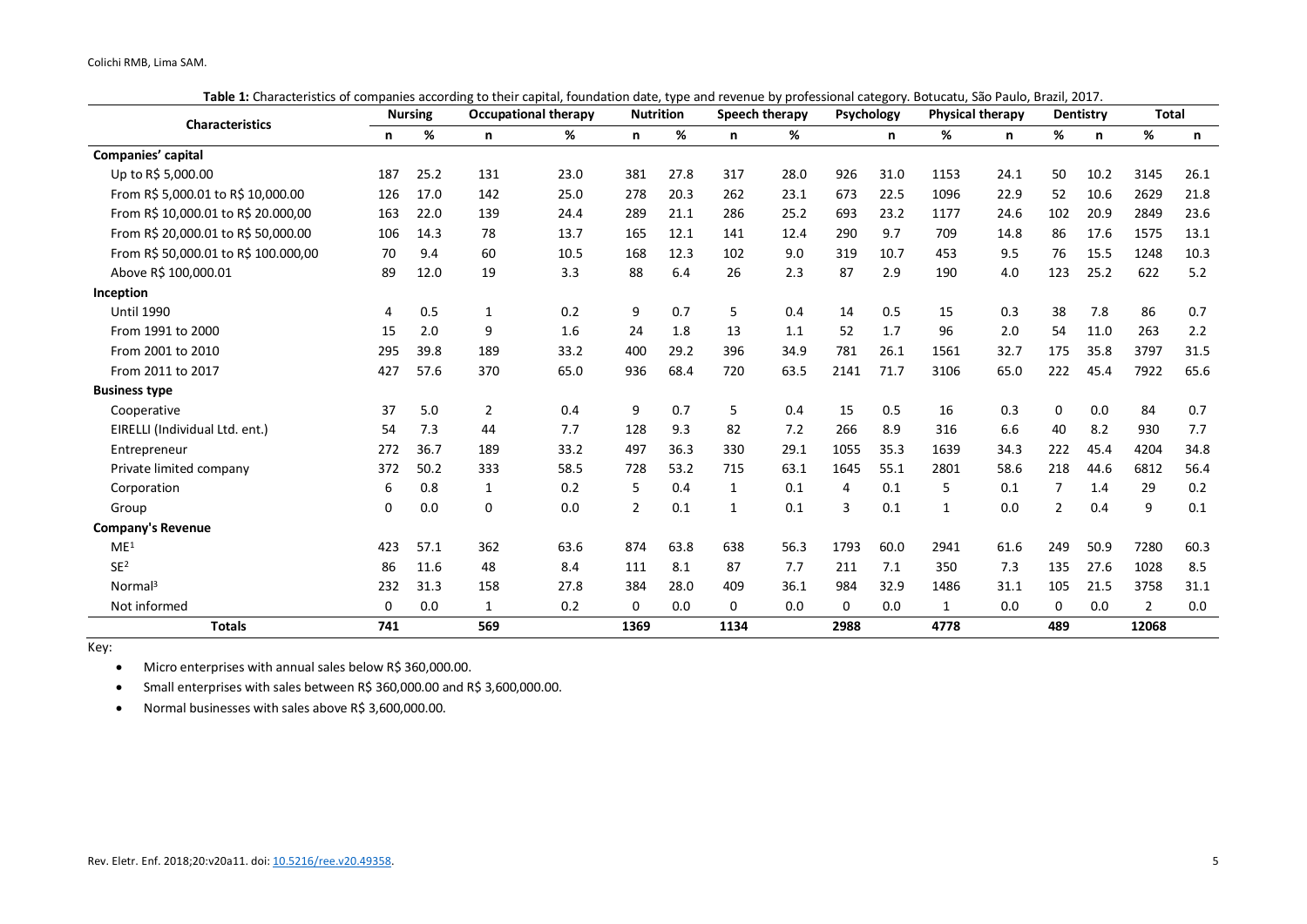Most of the companies were located in the city of São Paulo (33%) and in the ABC region (cities of Santo André, São Bernardo do Campo and São Caetano do Sul), with variation according to the professional category. In the nursing and nutrition categories, this rate reaches 43% as opposed to speech therapy, with 31% (Figure 2). Other major inland and coastal cities of the state such as Campinas (4%), Sorocaba (2%), Ribeirão Preto (2%), Bauru (2%) and Santos (2%) are also among those preferred by business owners. All categories are spread throughout other municipalities of São Paulo.



**Figure 2:** Distribution of companies in municipalities by professional category. Botucatu, São Paulo, Brazil, 2017.

São Paulo and ABC **Other cities** 

The information collected from the websites of federal or regional professional boards revealed that nursing has the highest total number of registers. Besides nursing, only nutrition and dentistry admit other professional classes such as assistants or technicians, which do not require graduation level. However, only in nursing did the number of assistants or technicians exceed the number of graduated professionals (Table 2).

From the relation between the number of companies and the number of graduated professionals registered in the boards, the highest values are related to the areas of occupational therapy (0.106), speech therapy (0.094) and physical therapy (0.073). In nursing and dentistry, however, this indicator is only 0.006 (Table 2).

| alstributed by professional category. Botucatu, São Paulo, Brazil, 2017. |                             |                           |                            |                          |              |                                       |                                                                                                             |  |  |  |
|--------------------------------------------------------------------------|-----------------------------|---------------------------|----------------------------|--------------------------|--------------|---------------------------------------|-------------------------------------------------------------------------------------------------------------|--|--|--|
|                                                                          | <b>Board</b>                |                           |                            |                          |              |                                       |                                                                                                             |  |  |  |
|                                                                          |                             | Assistants <sup>(1)</sup> | Technicians <sup>(2)</sup> | Graduates <sup>(3)</sup> | <b>Total</b> |                                       |                                                                                                             |  |  |  |
| 741                                                                      | <b>COFEN</b>                | 191,656                   | 181,752                    | 118.665                  |              |                                       |                                                                                                             |  |  |  |
| 4,778                                                                    | <b>CREFITO</b>              | 0                         | 0                          | 65,657                   | 65.657       | 0,073 0,073                           |                                                                                                             |  |  |  |
| 2,988                                                                    | <b>CFP</b>                  | 0                         | $\Omega$                   | 91,737                   | 91.737       | 0,033 0,033                           |                                                                                                             |  |  |  |
| 1,134                                                                    | <b>CFFA</b>                 | 0                         | 0                          | 12,005                   |              |                                       |                                                                                                             |  |  |  |
| 1,368                                                                    | <b>CFN</b>                  | 0                         | 8,063                      | 31,655                   |              |                                       |                                                                                                             |  |  |  |
| 569                                                                      | CREFITO3                    | 0                         | 0                          | 5,345                    | 5.345        | 0,106 0,106                           |                                                                                                             |  |  |  |
| 489                                                                      | <b>CROSP</b>                | 20.342                    | 8,981                      | 84,556                   |              |                                       |                                                                                                             |  |  |  |
|                                                                          | <b>Registered Companies</b> |                           |                            |                          |              | Professionals registered in SP Boards | $IE1(4)$ $IE2(5)$<br>492,063 0.006 0,002<br>12,005 0,094 0,094<br>39,718 0,043 0,034<br>113,879 0,006 0,004 |  |  |  |

**Table 2**: List of companies by professionals registered in professional boards, distributed by professional category. Botucatu, São Paulo, Brazil, 2017.

Key:

• Nursing assistants; Oral Health Assistants and Assistants in Dental Prosthesis.

• Nursing technicians, Nutrition technicians, Oral Health Technicians and Technicians in Dental Prosthesis.

• Nursing total includes the number of midwives.

• IE1: Relationship between the number of registered companies and graduated professionals registered in the professional boards.

• IE2: Relation between the number of registered companies and the total number of members in professional boards, including graduates, technicians and assistants.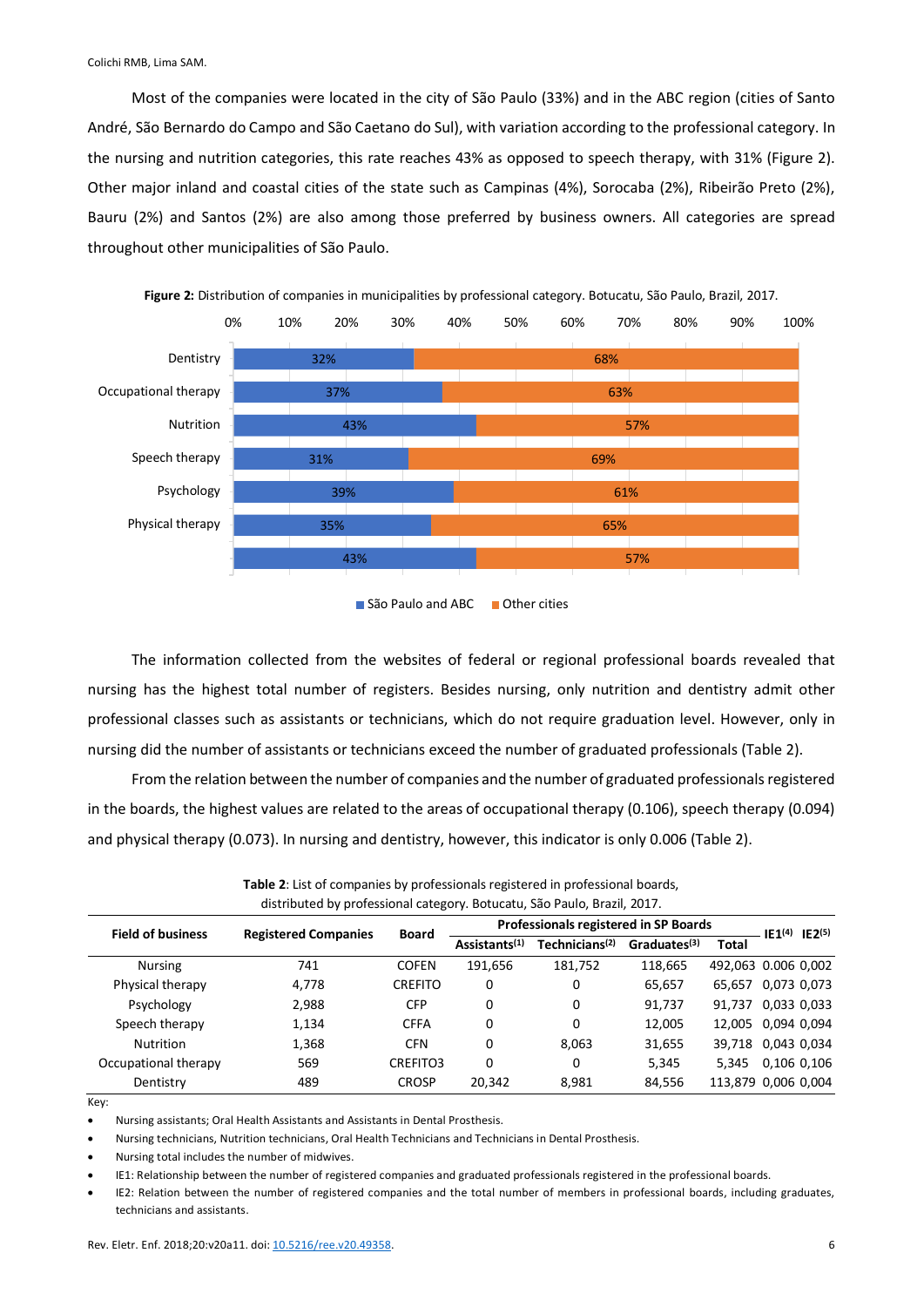The e-MEC consultation made it possible to identify that the largest number of undergraduate courses (217) and places offered in formal education (45,645) is in nursing. Physical therapy comes in second (176/34,476), followed by psychology (159/29,552) and nutrition (140/16,259). In comparison to the other categories, few records of dentistry courses (56/6921), occupational therapy (21/1,643) and speech therapy (17/1,136) were found (Table 3).

| Table 3: Ratio of companies by courses and offered places distributed by professional category. Botucatu, São Paulo, Brazil, 2017. |                            |                           |                          |                            |                   |  |  |  |  |
|------------------------------------------------------------------------------------------------------------------------------------|----------------------------|---------------------------|--------------------------|----------------------------|-------------------|--|--|--|--|
| <b>Field of business</b>                                                                                                           | Registered                 | <b>Courses authorized</b> | <b>Authorized formal</b> | <b>Authorized distance</b> | IE3<br>IE4<br>IE5 |  |  |  |  |
|                                                                                                                                    | <b>Companies in Jucesp</b> | by MEC                    | education places         | education places           |                   |  |  |  |  |
| <b>Nursing</b>                                                                                                                     | 741                        | 217                       | 45,645                   | 69,930                     | 3.4 0.02 0.006    |  |  |  |  |
| Physical therapy                                                                                                                   | 4.778                      | 176                       | 34.476                   | 5.200                      | 27.1 0.14 0,120   |  |  |  |  |
| Psychology                                                                                                                         | 2,988                      | 159                       | 29.552                   |                            | 18.8 0.10 0.101   |  |  |  |  |
| Speech therapy                                                                                                                     | 1,134                      | 17                        | 1,136                    | ۰                          | 66.7 1.00 0.998   |  |  |  |  |
| Nutrition                                                                                                                          | 1,368                      | 140                       | 16,259                   | 49,599                     | 9.8 0.08 0.021    |  |  |  |  |
| Occupational<br>therapy                                                                                                            | 569                        | 21                        | 1,643                    |                            | 27.1 0.35 0.346   |  |  |  |  |
| Dentistry                                                                                                                          | 489                        | 56                        | 6,921                    |                            | 8.7 0.07 0.071    |  |  |  |  |

The relationship between the number of companies and the number of courses is high in speech therapy (66.7), followed by physical therapy (27.1), occupational therapy (27.1) and psychology (18.8). In nursing, on the other hand, this index is less than four. Above nursing are dental professionals (8.73) and nutritionists (9.77) (Table 3).

In the ratio between the number of companies and the number of annual places in graduation courses, speech therapy also comes in first, with a registered company for each authorized place. Occupational therapy (0.35) comes in second, followed by physical therapy (0.14), psychology (0.10), nutrition (0.08) and dentistry (0.07). This ratio is only 0.02 for nursing. Considering the authorized places for distance education, this ratio is even lower, not exceeding 0.006 (Table 3).

# **DISCUSSION**

The present study is unprecedented as it provides updated data on entrepreneurship in nursing compared to other health categories, including the number of professionals registered in boards and the number of courses and places authorized by MEC, based on indicators created by the authors.

As in other countries, the number of running companies with a purpose related to nursing is much lower than those related to newer categories such as physical therapy, psychology, nutrition and speech therapy, even though it is one of the first among these professions to be regulated (1955), preceded only by dentistry (1945). The others were regulated much later: psychology in 1962, nutrition in 1967, physical therapy and occupational therapy in 1969, and speech therapy in 1981<sup> $(5,9-13)$ </sup>. Therefore, the chronology of the regulation of professions is not related to business entrepreneurship in nursing.

The foundation of companies occurred mainly in the 21st century, probably leveraged by the economic growth registered in the country, by the increase of courses and places made available<sup>(8)</sup>. Public policies aimed at reducing bureaucracy to facilitate the formalization of companies in the country have increased the number of new enterprises, mainly micro and small enterprises.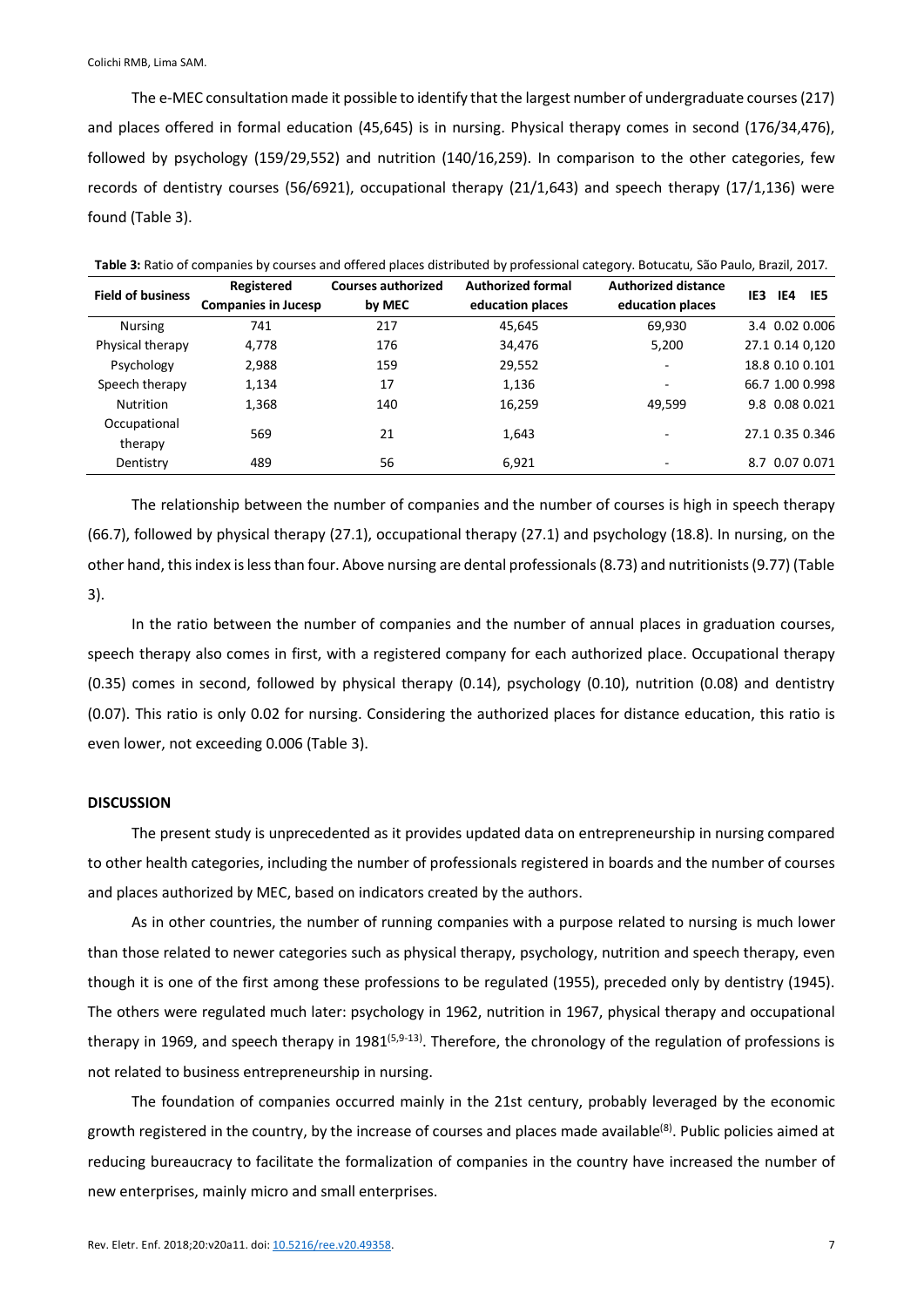As observed in this study, small enterprises owners opt for limited liability companies with the separation of private and corporate assets. The fact that it must necessarily be constituted by at least two people, made the practice of pseudo-partners common, increasing the number of companies in this model, not reflecting, however, the reality of the business, generally conducted by a single entrepreneur<sup>(14)</sup>.

To acquire legal status without compromising personal assets, the professional can establish an individual company with limited liability (Eireli in the Portuguese nomenclature), requiring the capital of at least a 100 times the country's minimum wage<sup>(15)</sup>. However, the analysis of the companies' capital shows the low value of investment by the owners, being very similar for all the studied professions, not exceeding the R\$ 10,000.00 for the majority of companies, except for dentistry.

The prevalence of micro enterprises (ME) and small enterprises (SE) in the study is in the context of the current national development, accounting for a considerable percentage of income and employment generation, with more than half of the country's formal jobs, accounting for 20% of the country's Gross Domestic Product  $(GDP)^{(14)}$ . For this reason, the differentiated treatment of micro and small enterprises is foreseen by law and includes simplified forms of tax and contribution collection, compliance with labor and social security obligations and access to credit and to the market. It also includes preference in contracting by public authorities, technology, associativism and inclusion rules<sup>(15)</sup>. In addition, studies indicate that public policies to encourage ME and SEs encourage companies to expand, locally and internationally $(16)$ .

The location of companies, especially in large centers such as São Paulo, the ABC region, Guarulhos and Osasco corroborates with a previous study<sup>(17)</sup> and reflects the importance of the economic evaluation for the implementation of a new enterprise, since there is a greater circulation of resources in these areas. However, the distribution of companies of all categories in the municipalities of São Paulo reinforces the importance for local and regional development, and is therefore not an impeding factor for the opening of new businesses, but of opportunities<sup>(17)</sup>.

Although nursing has the highest number of members registered in boards, all the indicators adopted in this study suggest the low level of entrepreneurship in this area of health compared to others such as speech therapy, physical therapy or occupational therapy.

It is worth emphasizing that speech therapy acts in large areas such as the health and safety of the worker. With the obligation to elaborate and implement the Medical Occupational Health Control Program by all employers, the admission, dismissal and periodic exams became mandatory, as well as clinical and complementary examinations such as audiometry, performed only by a speech therapist. These services are provided directly to companies, by invoice, demanding the opening of companies by the professionals in that field<sup>(18)</sup>.

Physical therapy and occupational therapy professionals have their training and practice directed primarily to rehabilitation offices and clinics, in addition to hospital therapy centers, leading to the opening of companies, which justifies the growing number of institutions and enterprises in these areas<sup>(19)</sup>.

The work of the psychologist has expanded to areas such as education and traffic, in addition to fields such as legal, organizational, sport or even hospitals. The Brazilian traffic legislation, for example, requires the performance of the psycho-technical examination, a test that measures the capacity of perception, observation and dexterity of future drivers that can only be carried out by psychologists $(10)$ .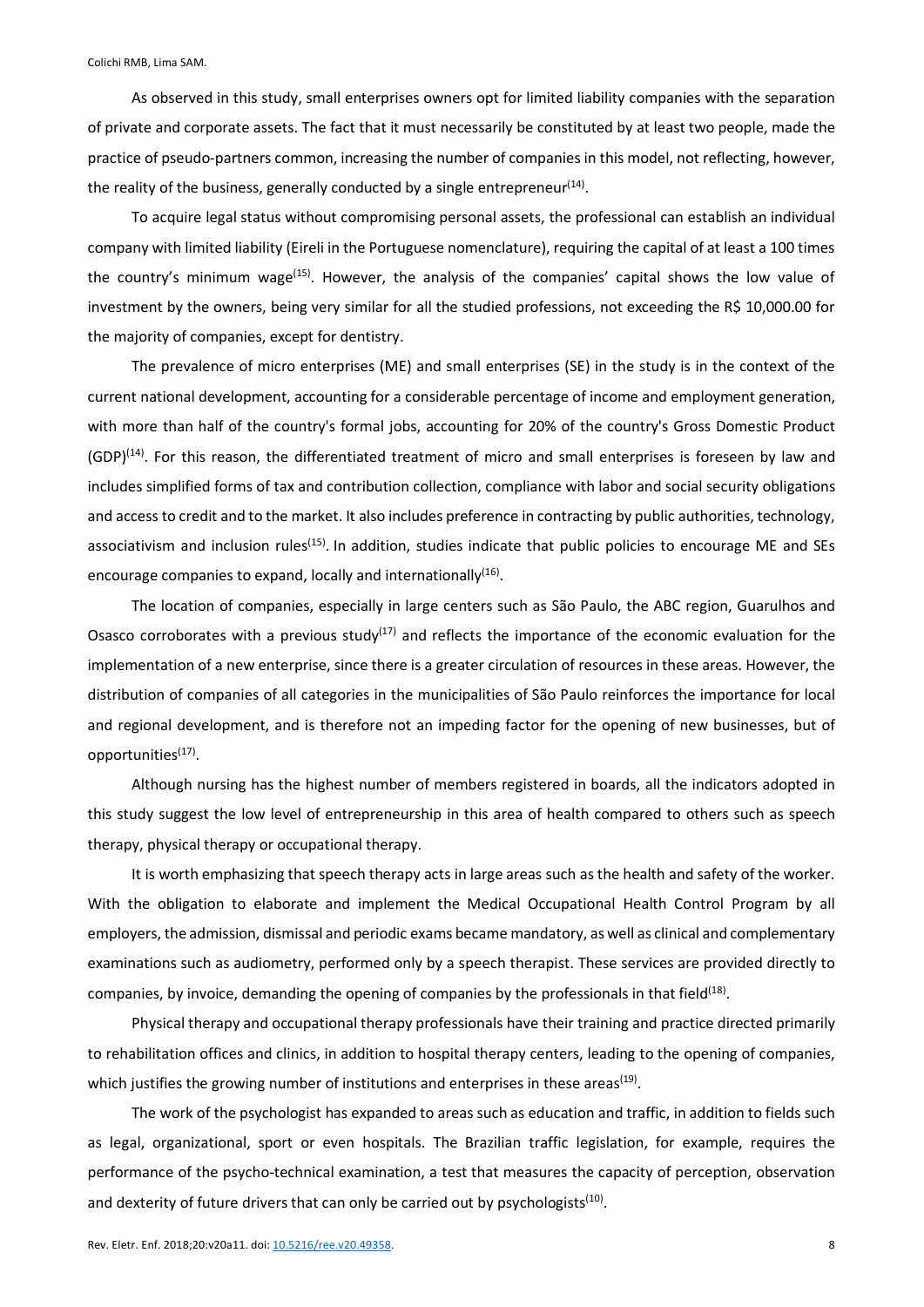All of these professions have individualized care, and they can take place within medical offices, clinics, hospitals, outpatient clinics and other public or private services. However, nursing professionals have been widely absorbed by hospital services, mainly by the Unified Health System (SUS), a model adopted in Brazil. This may be due to the large number of jobs offered to nursing professionals in public and private health services, which is not the case of the other professions studied, or in the same proportion, leading future nurses to seek work as employees.

In the employment career culture, especially in countries with unstable economies or in recession, families and citizens tend to look for sources of income that offer lower risks, prioritizing jobs with greater security, especially those in government institutions, even if the financial reward is lower<sup>(20)</sup>.

Research<sup>(14,20-22)</sup> points out the following barriers for entrepreneurship in nursing, such as: the model of hospital care, leaving the focus on primary care and disease prevention to private practice; the physician-centered culture, with the valuing of this profession to the detriment of others; legal and regulatory issues, which include a lack of knowledge of legislation and the complexity of bureaucratic procedures for registration, licensing and management of private businesses, reimbursement policies and procedures for the collection of hospitals, health plan operators, the State or insurers, represented by the non-payment, underpayment or inadequately coverage of services by health plans<sup>(14,20-22)</sup>. In addition, studies identify other barriers such as unfair competition with unskilled labor, especially in homecare, which are provided by non-graduates, often illegally, since there is no supervision, with lower prices and debatable quality $(20-21)$ .

The indicators lead us to reflect upon reasons for such discrepancies in related professions, and they become even more important if they are useful for designing new strategies in the teaching of entrepreneurship in nursing education. Studies with 17 European countries report that participation in educational activities of entrepreneurship has a positive impact on business intentions<sup>(23)</sup>. Thus, it is not a matter of increasing the number of courses and places, but rather instilling in our students the desire to open businesses and becoming entrepreneur nurses by means of including content of entrepreneurship in the training of professionals<sup>(2,6,23-24)</sup>, in accordance with the National Curricular Guidelines of the Undergraduate Nursing Course.

Efforts to strengthen educational systems provide young people with entrepreneurial skills that allow them to develop greater adaptability to change and better social, professional and mobility integration. It also broadens their opportunities, opening new fields of activity with the diversification of job markets<sup>(25)</sup>.

A limitation, this study constitutes a sample of entrepreneurship in nursing, since it does not include all the activities that can be exercised in the health area by professional categories, considering only the basic nomenclature. Future research may expand this study. Another limitation is the unavailability of similar studies in nursing, making it difficult to compare with other surveys. This study incorporates, however, new data to the literature on the subject.

As a contribution, this study reinforces the need to present proposals that allow changes in the training of nursing professionals, especially those related to the development of skills and abilities geared to diversified job markets<sup>(2,6,23-25)</sup>.

### **CONCLUSIONS**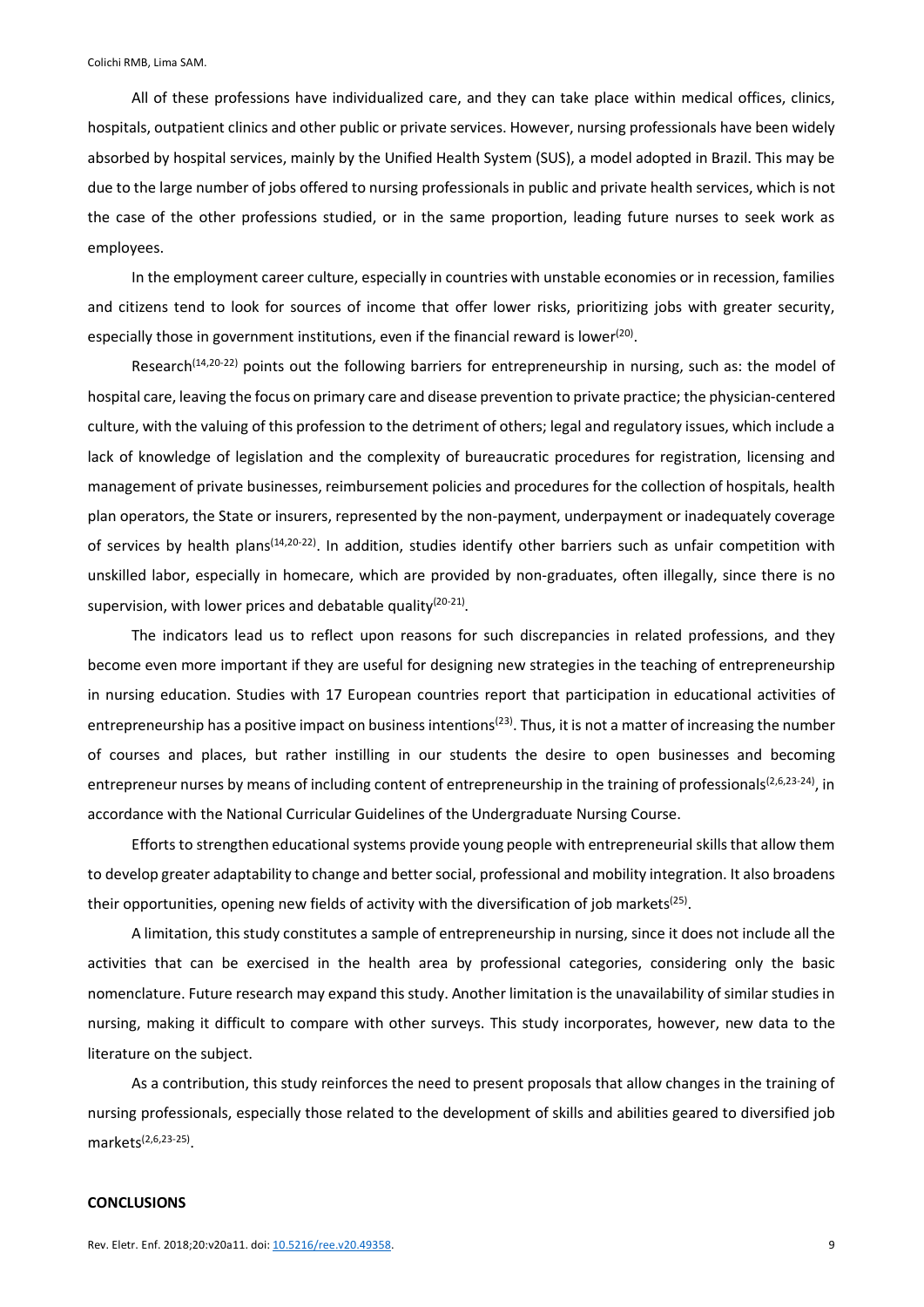The number of existing nursing companies is relatively lower than that of newer professions such as physical therapy, occupational therapy, psychology, nutrition and speech therapy.

Like the other analyzed professions, the companies are located mainly in large centers. They started their business in the 21st century, probably leveraged by the economic growth registered in the country, along with the increase of courses and vacancies, and the availability of incentives for micro and small enterprises.

The low value of investment by the owners, reflected in the social capital of the companies, is noticeable, and most of them are characterized as micro and small enterprises (ME and SE), with the exception of dentistry.

The indicators presented relate the number of companies to the number of professionals registered in boards, courses or annual places, revealing much lower numbers in nursing compared to other areas such as speech therapy, physical therapy or occupational therapy.

Such incidence refers to the barriers encountered by nurses such as physician-centered cultures and hospital care, legal issues, health insurance policies, unqualified competition, among others.

The present study reinforces the need to incorporate proposals to identify the most effective ways to approach, modernize and expand entrepreneurship education, providing changes in the training of nursing professionals regarding skills and abilities geared to diversified and enterprise-oriented job markets.

Our recommendation is towards the development of studies that enable a profound understanding of the setting, the profile, the performance of professionals, the financial return, as well as new contributions to improve the teaching of entrepreneurship in nursing degrees.

#### **REFERENCES**

1. Franco JOB, Gouvêa JB. A cronologia dos estudos sobre o empreendedorismo. Rev Empreendedorismo Gestão Pequenas Emp [internet]. 2016 [cited 2017 jul 26];5(3):144-66. Availablefrom: http://www.regepe.org.br/index.php/regepe/article/view/360/pdf. 2. Boore J, Porter S. Education for entrepreneurship in nursing. Nurse Educ Today [internet]. 2011 [cited 2017 sep 12];31:184-191 Available from: https://doi.org/10.1016/j.nedt.2010.05.016.

3. Wisniewski D, Papa MAF,l Inoue KC, Evora YDM, Matsuda LM. Ensino da administração em enfermagem e necessidades do mercado: revisão integrativa. Rev EnfermUFPE[internet]. 2014[cited 2017 jul 26];8Supl 2:3747-57. Available from: http://www.revista.ufpe.br/revistaenfermagem/index.php/revista/article/view/4918/pdf\_6453.

4. Ministério do Trabalho (BR). Classificação Brasileira de Ocupações [Internet]. Brasília: MTE; 2017 [cited 2017 Jun 23]. Available from: http://www.mtecbo.gov.br/cbosite/pages/pesquisas/BuscaPorTitulo.jsf.

5. Conselho Federal de Enfermagem. Enfermagem em números [Internet]. Brasilia: Cofen; 2017 [cited 2017 Jul 4]. Available from: http://www.cofen.gov.br/enfermagem-em-numeros.

6. Nabi G, LiñánF, Fayolle A, Krueger N, Walmsley A. The Impact of Entrepreneurship Education in Higher Education: A Systematic Review and Research Agenda. AcadManag Learn Edu. 2017; 16(2): 277-299

7. Junta Comercial do Estado de São Paulo (JUCESP). Registro e abertura de empresas [Internet]. São Paulo; 2017 [cited 2017 Jun 1]. Available from: https://www.jucesponline.sp.gov.br/Default.aspx.

8. Ministério da Educação (BR). Instituições de Educação Superior e Cursos Cadastrados [Internet]. Brasilia: MEC; 2017 [cited 2017 Jun 26]. Available from: http://emec.mec.gov.br/.

9. Conselho Regional de Odontologia de São Paulo. Estatísticas [Internet]. São Paulo:Crosp; 2017 [cited 2017Jul 4]. Available from: http://www.crosp.org.br/intranet/estatisticas/estMunicipios.php.

10. Conselho Federal de Psicologia [Internet] transparência. Brasilia: CFP; 2017 [cited 2017 Jul 4]. Available from:

http://transparencia.cfp.org.br/crp06/psicologo/psicologos-por-regional/.

11. Conselho Federal de Nutricionistas. Estatísticas [Internet]. Brasilia: CFN; 2017 [cited 2017 Jul 4]. Available from: http://www.cfn.org.br/index.php/estatistica/.

12. Conselho Regional de Fisioterapia e Terapia Ocupacional. Pesquisa de profissionais [Internet]. São Paulo: Crefito3; 2017 [cited 2017 Jul 4]. Available from: http://www.crefito3.org.br/dsn/app\_site/est\_prof.asp.

13. Conselho Federal de Fonoaudiologia. Quantitativo de fonoaudiólogos no Brasil [Internet]. Brasília: CFFA; 2017 [cited 2017 Jul 4]. Available from: http://www.fonoaudiologia.org.br/cffa/index.php/numero-por-regiao/.